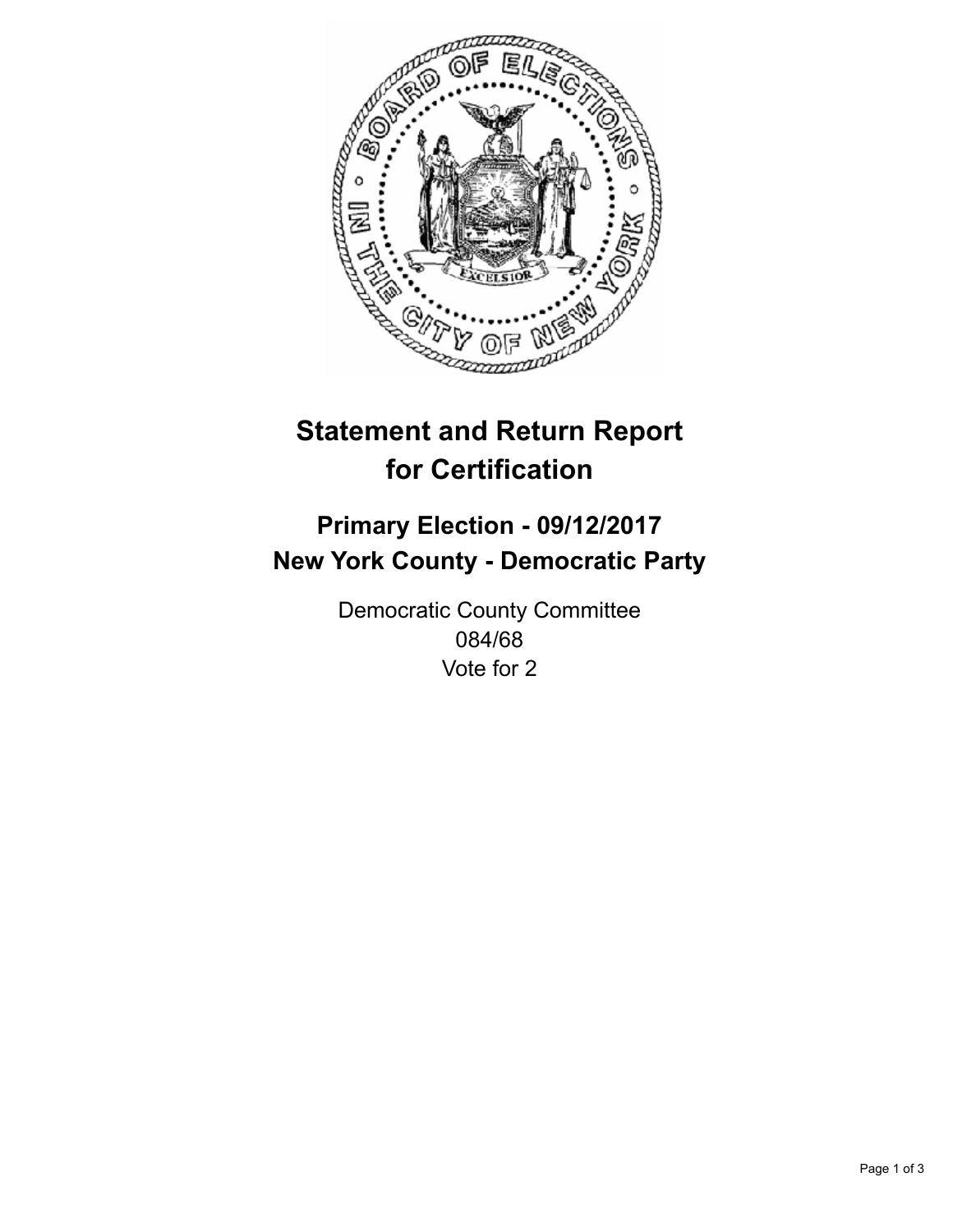

## **Assembly District 68**

| PUBLIC COUNTER                                           | 65 |
|----------------------------------------------------------|----|
| <b>MANUALLY COUNTED EMERGENCY</b>                        | 0  |
| ABSENTEE / MILITARY                                      |    |
| AFFIDAVIT                                                | 0  |
| <b>Total Ballots</b>                                     | 66 |
| Less - Inapplicable Federal/Special Presidential Ballots | 0  |
| <b>Total Applicable Ballots</b>                          | 66 |
| <b>PATRICIA DREW</b>                                     | 20 |
| <b>DELROY ASKINS</b>                                     | 6  |
| <b>WANDA HOPKINS NELSON</b>                              | 36 |
| <b>Total Votes</b>                                       | 62 |
| Unrecorded                                               | 70 |